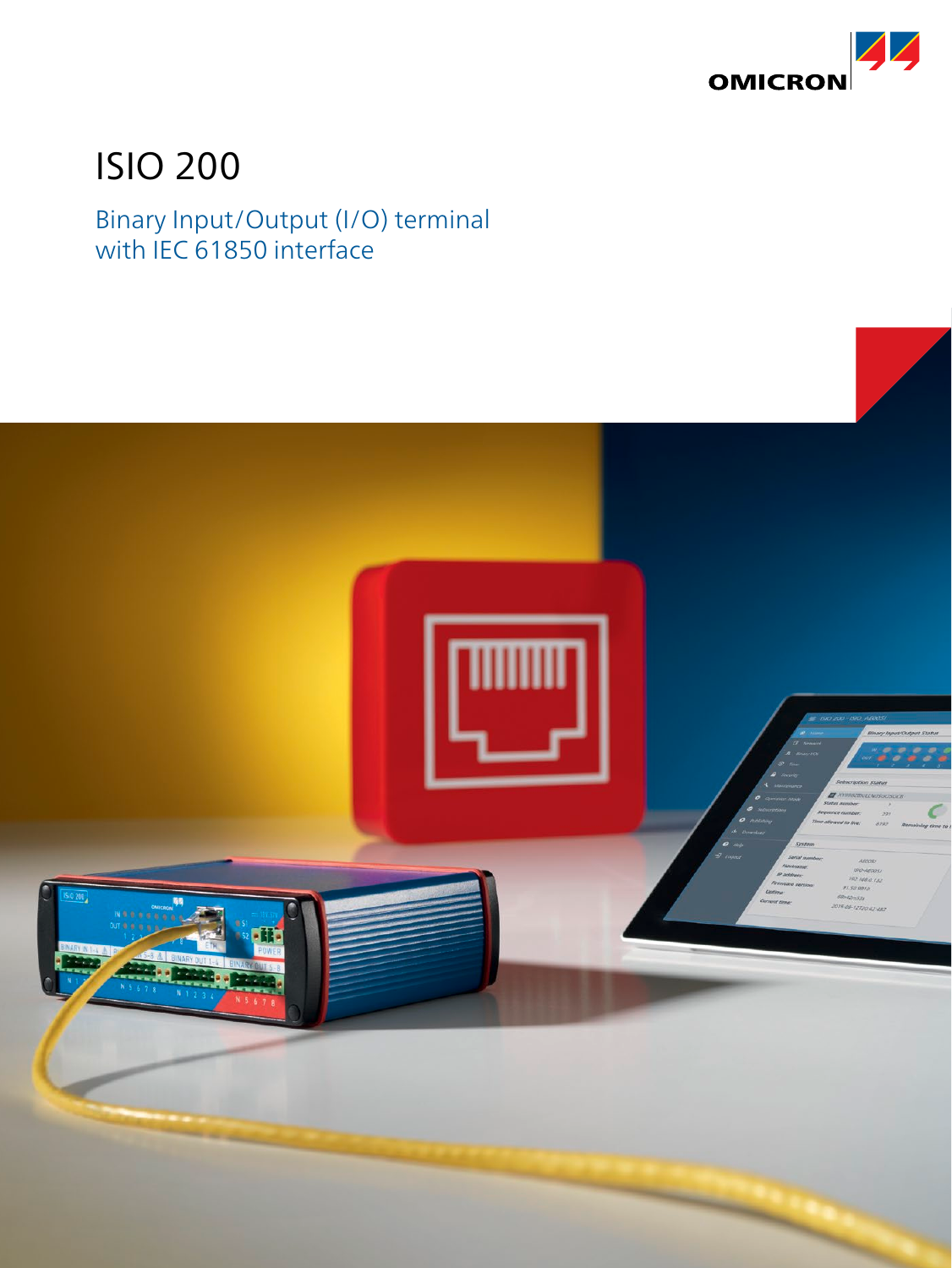## Compact and easy – ISIO 200



### Put your Binary I/Os where you need them

ISIO 200 is a simple and versatile binary I/O terminal with IEC 61850 interface. For communicating with CMC test sets and real-time message exchange with peer devices, the fast GOOSE messaging is used. By using Client/Server communication, ISIO 200 can be integrated into Substation Automation Systems (SAS) and communicate to a station controller.

In combination with a CMC test set, ISIO 200 extends the binary I/O capability of the test system. As a component of an SAS, it handles additional binary signals. Due to its compact design, binary I/O terminals can be put wherever necessary.

ISIO 200 is configured via a built-in web interface and needs no special configuration software to be installed on your computer. Configuration files can be exported from the device in the standardized SCL format.

To simplify handling and minimize wiring efforts, ISIO 200 is supplied with Power over Ethernet (PoE). No dedicated power supply is required.

#### **Binary I/O status LEDs**

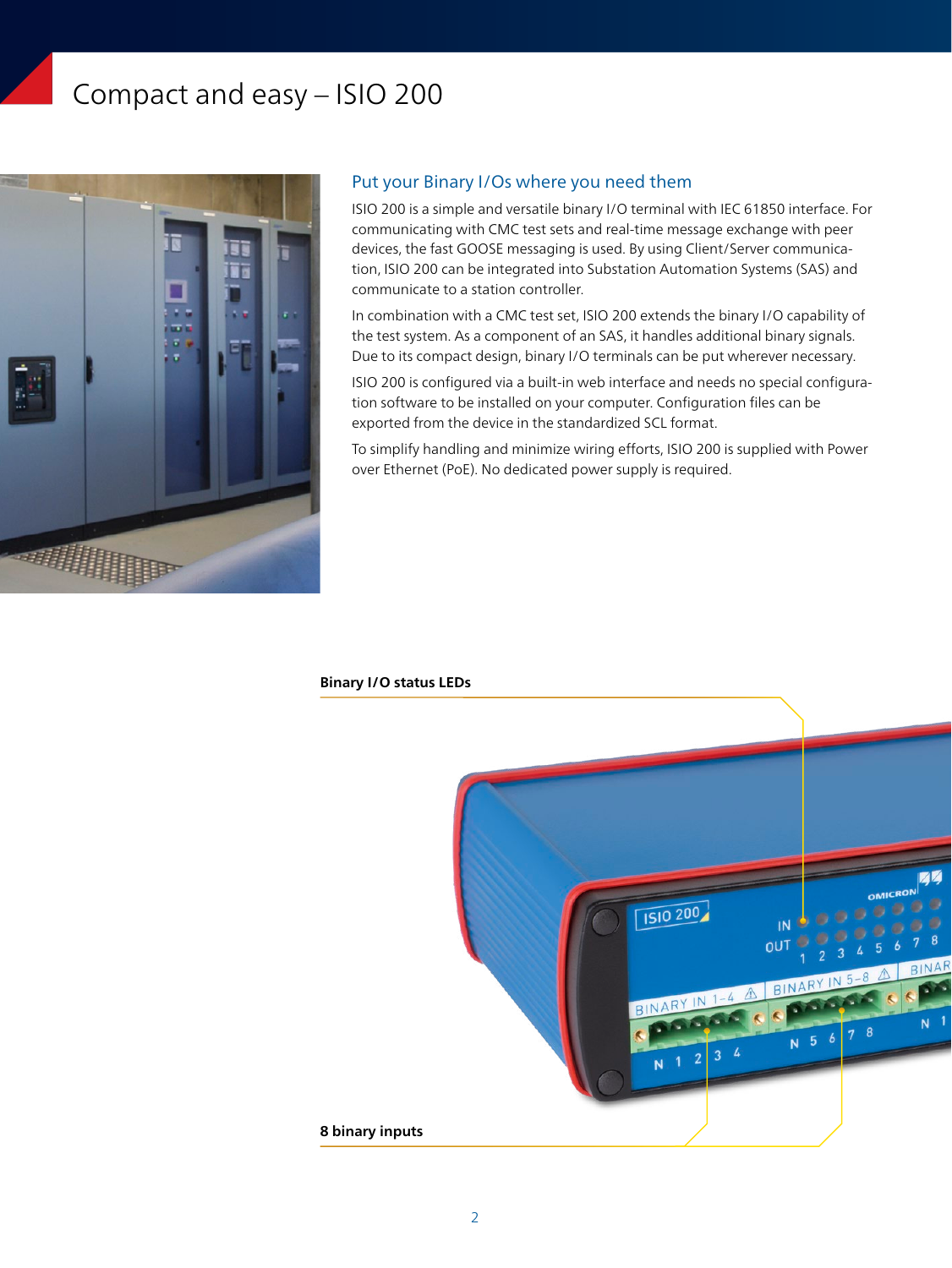### Fields of application

The ISIO 200 serves multiple applications in substation automation systems.

Depending on whether the device is used for testing purposes (often together with a CMC test set) or in regular SAS operation, they are divided in two categories:

#### Testing in Substation Automation Systems with CMC test sets

- > Testing sophisticated protection schemes
- > Access to remote binary I/O terminals
- > Permanently installed terminal for testing

#### Operating ISIO 200 in Substation Automation Systems

- > Interface for conventional equipment to IEC 61850
- > I/O terminal for SAS utilizing GOOSE
- > Back-to-back binary I/O forwarding via Ethernet



### **Your benefits**

- > Testing of complex protection schemes with CMC test sets
- > Remote control of binary outputs
- > Indication of GOOSE timeouts and malfunctions using alarm output contact
- > Integration of conventional devices into IEC 61850 systems
- > Status interface with data models for overcurrent relays, switchgear, and teleprotection

www.omicronenergy.com/ISIO200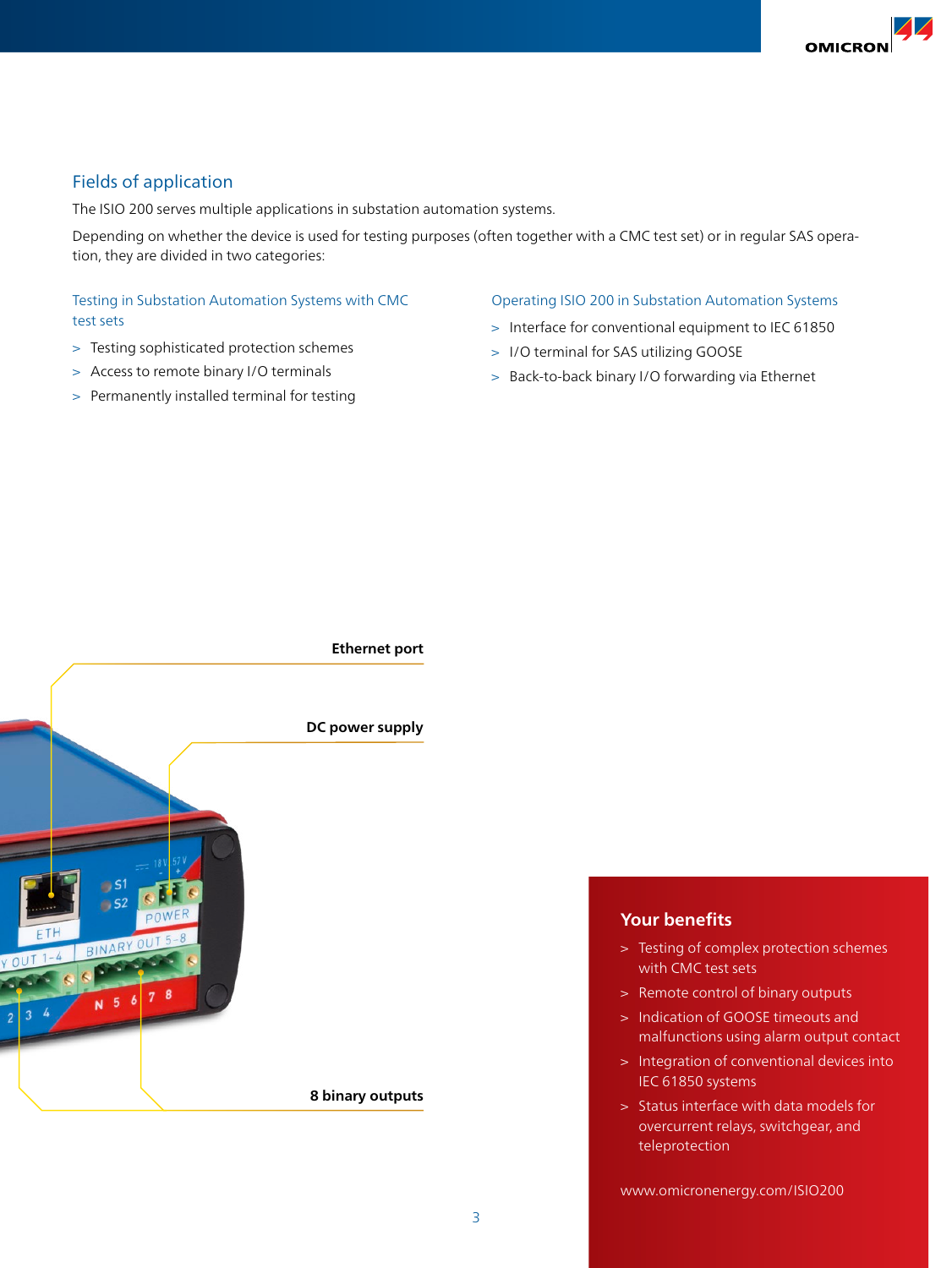## Fields of application

#### Testing in Substation Automation Systems with CMC test sets

Test setups in SAS often require bridging of long distances or an extension of the CMC's binary I/O capabilities.

The ISIO 200 can be used as accessory for the CMC to increase the number of binary I/Os of the test system. The accessory can be configured easily using the Test Universe ISIO Connect module.1 The CMC and ISIO 200 communicate via GOOSE messages. This allows distances to be bridged up to dozens of meters with an Ethernet cable.

#### **1** Testing sophisticated protection schemes

When testing protection schemes with main and backup protection and telecommunication, the setup can easily get so complex that more than 10 binary inputs and 4 binary outputs are required. In such cases, the ISIO 200 is the ideal extension of the CMC's binary I/O capabilities.



#### Access to remote binary I/O terminals **2**

Connecting to binary I/Os that are more than just a few meters away from the test set is often cumbersome.

The ISIO 200 can be conveniently placed close to remote access points to keep the conventional wiring as short as possible. The longer distance to the test set is simply bridged with an Ethernet cable.

#### Permanently installed test terminal **3**

The binary I/Os of a protection relay are permanently wired to an ISIO 200. For testing, the binary wiring of the test set is reduced to connecting the Ethernet cable. The ISIO 200 becomes powered as soon as it is connected to the CMC.



<sup>1</sup> For Test Universe versions prior to 3.10 the GOOSE Configuration module is required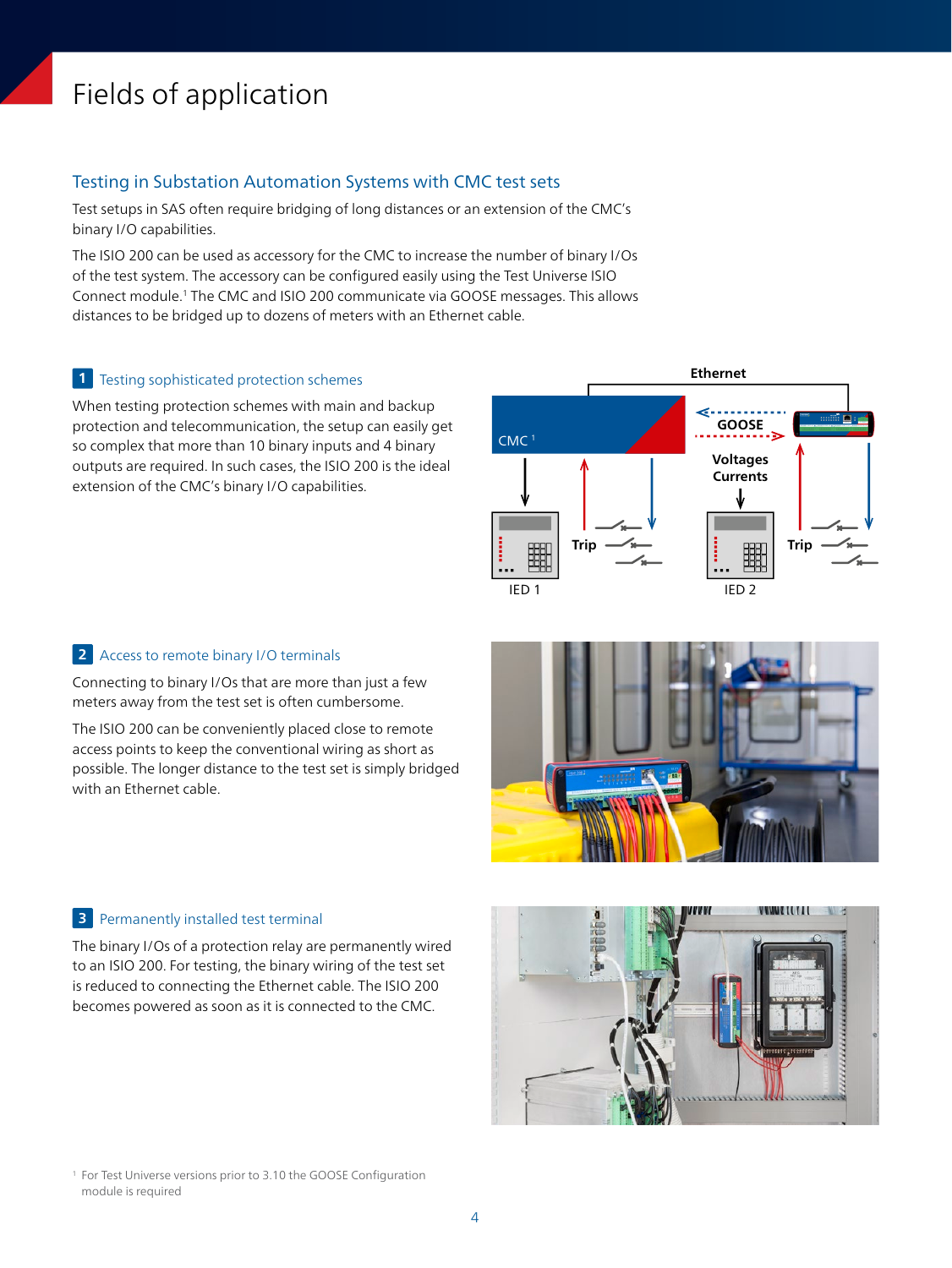**OMICRO** 

### Operating ISIO 200 in Substation Automation Systems

Use the device to simply add binary I/Os in your SAS or for forwarding binary I/Os over Ethernet by connecting two ISIO 200 units back-to-back.

ISIO 200 communicates via the fast and robust IEC 61850 GOOSE protocol and, therefore, interoperates with a wide range of substation automation devices.

#### 1 Interface for conventional equipment to IEC 61850

Often binary I/O status information of conventional equipment needs to be communicated to a station controller or SCADA system.

For this application the ISIO 200 provides different data models for integrating conventional equipment, such as overcurrent relays, circuit breakers or disconnector switches into IEC 61850 automation systems.

#### **2** I/O extension for SAS using GOOSE

The frequent need for a few additional binary I/Os in a substation automation system is easily and efficiently facilitated with the ISIO 200.

If the I/O capabilities of an IED are exhausted but more binary I/Os are still needed, an ISIO 200 "connected" via GOOSE delivers this.





#### **3** Back-to-back binary I/O forwarding via ethernet

By using two ISIO 200 "back-to-back", binary status information is tunneled over the substation network.

If ordered in matched pairs, the two ISIO 200s are preconfigured to subscribe to each other. This configuration works out of the box.

A configurable alarm output contact indicates GOOSE timeouts and malfunctions.

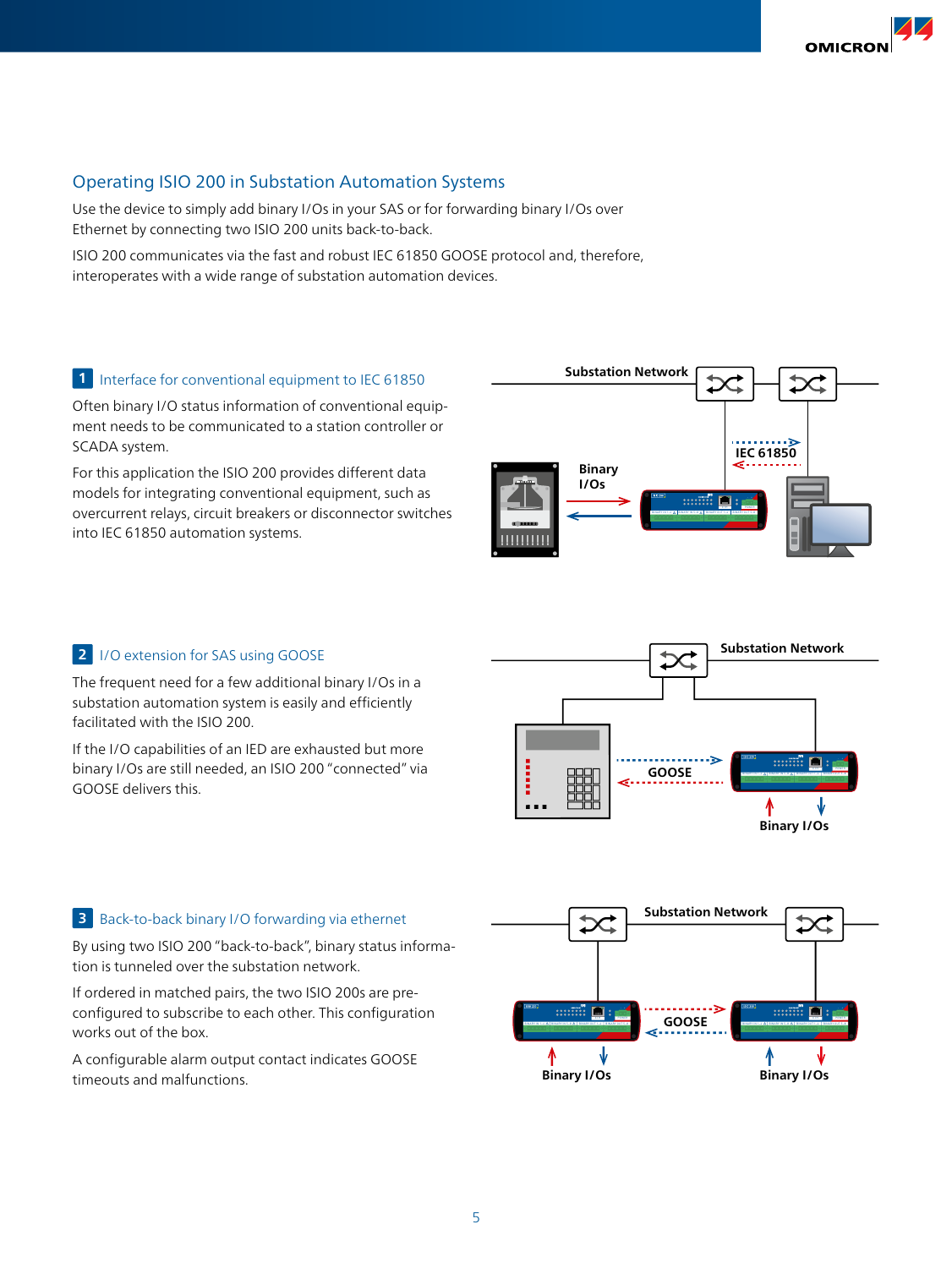## ISIO 200

#### Configuration via web interface

The ISIO 200 is configured via a web interface. No special configuration software needs to be installed on a computer.

The web interface supports mobile devices with small screens and provides diagnostic information to help find errors in the configuration.

#### Usage as accessory for CMC test sets

To set up a CMC test set to interface with an ISIO 200, the ISIO Connect module included in Test Universe version 3.10 and later can be used.

ISIO 200 also allows to directly download settings that can be imported into the Test Universe GOOSE configuration module.

#### Custom GOOSE configuration

Sophisticated GOOSE configurations are set up with the Test Universe GOOSE Configuration module, which is normally used for CMC test sets. Such custom configurations can easily be loaded into the ISIO 200.

#### Export Substation Configuration Language (SCL)

For use in the IEC 61850 engineering process, the description of the ISIO 200 can be downloaded from the device in SCL Edition 1 and Edition 2 format.

#### $\equiv$  ISIO 200 - ISIO **Rinary Input/Output Status** IEC 61850 Services Status  $\overline{a}$  Network  $\ddot{\bullet}$ **IED** name: ISIO AEOOS 192 168 0 132  $\cdots$  in which  $\cdots$  $Q_{\text{Time}}$ **A** Securit **Publishing Status** intion Status XY998ZBX/LLN0\$GO\$GCB **B** ISIO\_AE005JE  $\bullet$  $\overline{\mathbf{z}}$ c  $231$ Time allowed to live 8192 Time allowed to live  $\triangle$  Dow  $\bullet$  Help System  $-1$ **IP** address 192.168.0.132 91.50.9910 Current time 2015-09-12720-42-48

Easy configuration via web interface

### **Configuration Configuration** Configuration Configuration Configuration Configuration Configuration Configuration

#### Tabletop use

Rubber sealing around the housing guarantees a soft and secure stand when using the ISIO 200 as a tabletop device.

#### DIN rail mounting

For permanent installation in substations, the device can be mounted on a DIN rail. The mounting clip at the back makes it easy to fit the ISIO 200 into a variety of cabinet designs (mounting set included in the delivery).



ISIO 200 mounted on DIN rail

#### Flat surface mounting

Mounting brackets allow the ISIO 200 to be permanently attached to any flat surface (mounting brackets are included in the delivery).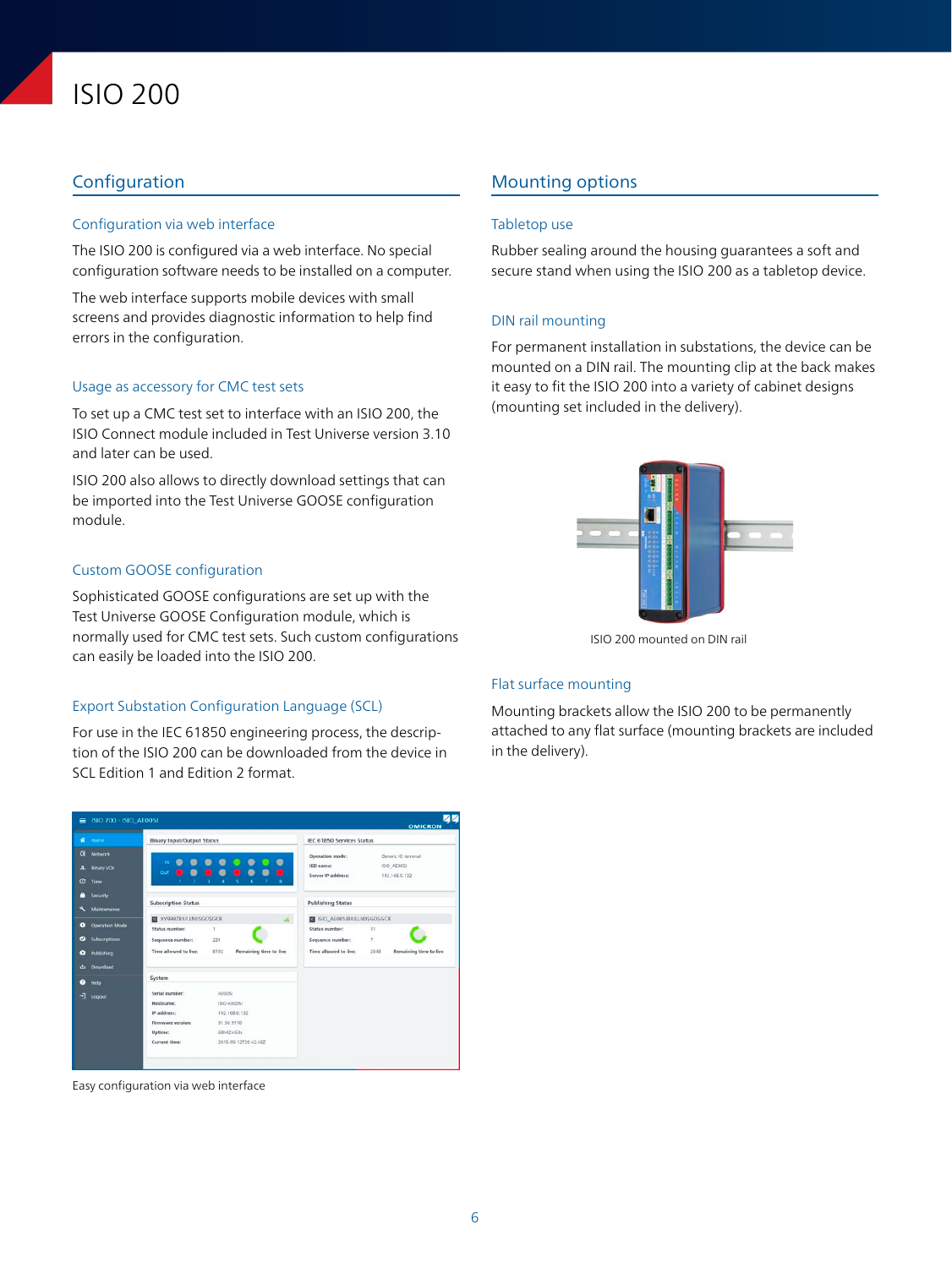## Technical specifications Technical specifications and Dividends Australian Context of Dividends Australian Context of Dividends Australian Context of Technical specifications and Dividends Australian Context of Dividends A

#### Binary Inputs: BINARY IN 1-4 / BINARY IN 5-8

| Binary inputs      | 8 (2 potential groups)                                                     |
|--------------------|----------------------------------------------------------------------------|
| Max. input voltage | CAT II / 250 V (rms) (IEC 61010-2-030)                                     |
| Threshold voltage  | 18 V default; configurable via web interface                               |
| Timing             | Binary input activation $\rightarrow$ published GOOSE:<br>850 µs (typical) |

#### Binary outputs: BINARY OUT 1-4 / BINARY OUT 5-8

| Binary outputs | 8 (2 potential groups)                                                          |
|----------------|---------------------------------------------------------------------------------|
| Voltage        | 250 V                                                                           |
| Max. current   | 8 A (max. 2000 VA or 50 W)                                                      |
| Timing         | Received GOOSE $\rightarrow$ binary output contact closing:<br>5.5 ms (typical) |

#### Power supply: ETH (PoE) or POWER

#### Power over ethernet (PoE): ETH

| PoE class | Class 2 powered device (IEEE 802.3af) |
|-----------|---------------------------------------|
|           |                                       |

#### External DC power input: POWER

| Input voltage | 18 V  57 V |
|---------------|------------|
|               |            |

Power consumption < 5 W

#### Environmental conditions

| Ambient temperature | $-20$ °C  +55 °C (+70 °C for 96 h)<br>$-4$ °F  +131 °F (+158 °F for 96 h) |
|---------------------|---------------------------------------------------------------------------|
| Humidity            | 5 %  95 % rel. humidity; non-condensing                                   |

|  |  |  | Insulation coordination |
|--|--|--|-------------------------|
|--|--|--|-------------------------|

| Protection class                     | Class II (double insulated)                                  |
|--------------------------------------|--------------------------------------------------------------|
| Overvoltage category                 | Il according to IEC 61010-1<br>III according to IEC 60255-27 |
| Pollution degree                     | $\mathcal{L}$                                                |
| <b>Mechanics</b>                     |                                                              |
| Weight                               | 800 g (1.8 lbs)                                              |
| Dimensions ( $W \times H \times D$ ) | 170 mm x 50 mm x 125 mm<br>$67$ in x $20$ in x 49 in         |
| IP rating                            | IP40 (IEC 60529)                                             |
| Safety                               |                                                              |

| Standard | IEC 61010-1; IEC 60255-27;               |
|----------|------------------------------------------|
|          | IEC 60950-1 (Insulation of ETH and SELV) |

| <b>Description</b>                              | Order no.       |
|-------------------------------------------------|-----------------|
| ISIO 200 (single unit)                          | <b>VESC1600</b> |
| ISIO 200 matched pair (2 preconfigured devices) | <b>VESC1601</b> |